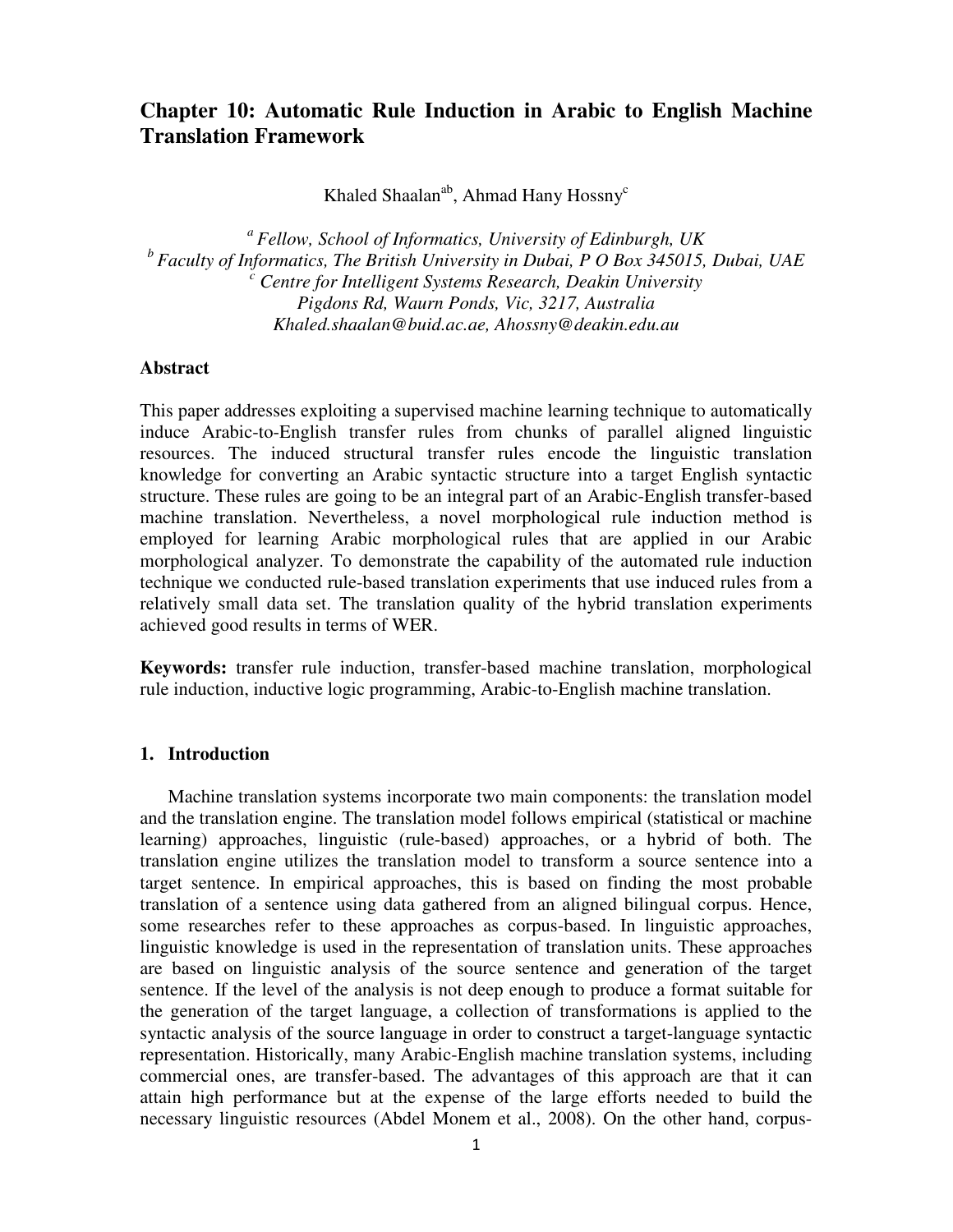based approaches require a very large parallel corpus that is neither easily available nor affordable. Nowadays, there is a growing interest in hybrid approaches. For example, a proposed approach to statistical machine translation (SMT) that combines ideas from phrase-based SMT (Koehn et al., 2003) and traditional ruled-based grammar generation (Riezler and Maxwell, 2006) provides significant improvements in the grammaticality of translations over state-of-the-art phrase-based SMT on in-coverage examples, suggesting a possible hybrid framework.

In this research, we address exploiting a supervised machine learning technique to develop an example-based transfer tool that automatically induces Arabic-to-English syntactic transfer rules from chunks of parallel linguistic resources. The Arabic-English language pair is very different in morphology and syntax. The richness of Arabic morphology has led us to develop a novel morphological rule induction method for learning Arabic morphological rules that are applied in our Arabic morphological analyzer. To demonstrate the capability of these automated techniques we conducted a rule-based translation experiments that use induced rules from a relatively small data set. The induced syntactic transfer rules are learned from a set of Arabic-English example pairs, each of which includes the feature structure representing the linguistic knowledge of each word. The obtained results from the evaluated hybrid system, i.e. rule-based translation system whose transfer rules has been generated using inductive techniques, were promising and assure that using the proposed machine learning technique would improve the performance of the Arabic-to-English rule-based sentence translation.

The rest of the paper is organized as follows. Section 2 gives a brief background on inductive logic programming with regard to natural language processing tasks. Section 3 discusses some hybrid machine translation systems. Section 4 describes the related research on automatic rule induction. Section 5 introduces the Arabic-English transfer rules induction technique. Section 6 reports results from rule-based translation experiments that use induced rules from a relatively small data set. Section 7 gives some concluding remarks with direction for future work.

### **2. Inductive Logic Programming**

Inductive Logic Programming (ILP) (Muggleton, 1999) is a machine learning approach that uses logic programming as a representation for examples, background knowledge, and hypotheses. Given an encoding of the known background knowledge and a set of examples represented as a logical database of facts, an ILP system derives a hypothesized logic program which entails all the positive and none of the negative examples.

ILP works on three steps: 1) analyze input and output data according to previous experience of the subject to get some kind of abstraction on both source and target in order to be mapped later, 2) train the system positively to identify which input should be mapped to which output as logical production rules, and 3) train the system negatively to identify which inputs should never map to which output.

In order to be able to use ILP in natural language processing (NLP), in particular machine translation, we have to treat the sentence as a structure or pattern, and identify the linguistic features (i.e., feature structure representing the linguistic knowledge of each word) to be evaluated and unified between the left-hand side and right-hand side of the induced rule. The system should be trained positively on a valid set of input-output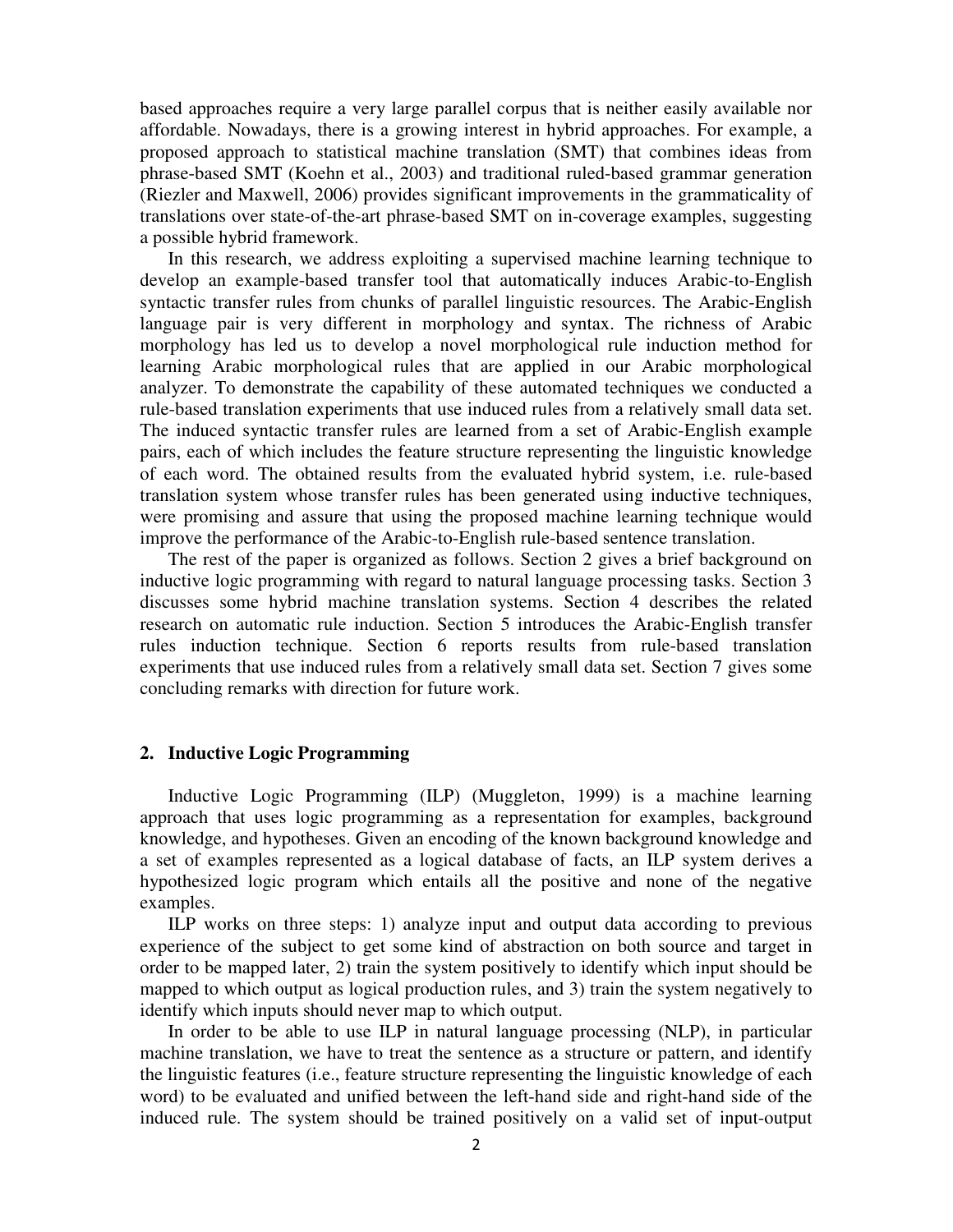example pairs. The system also should be trained negatively on a set of non-valid example pairs in order to induce the negative rules that will act as excluding rules. Negative training for NLP tasks is hard as there usually are an infinite number of language combinations that does not match on the lexical, morphological, syntactic and semantic level.

The main advantage of ILP, in general, is that it provides logarithmic growth for first order learning (Koriche, 2005). This leads to system consistency after a limited set of trainings, i.e. degradation of newly generated rules. ILP has been successfully implemented in NLP tasks like morphological analysis (Hossny et al., 2008), Part of Speech (POS) tagging (Eineborg et al., 1999), POS disambiguation (Lindberg et al., 1999), and machine translation (Hossny et al., 2009). In this paper, we address exploiting ILP to automatically induce Arabic-to-English rules from chunks of parallel linguistic resources.

#### **3. Hybrid machine translation systems**

Our focus is on the development of a hybrid machine translation system. The system is based on an Arabic-to-English rule-based machine translation approach that uses induced rules in its transfer and analysis steps. An example-based machine learning approach, which is the main contribution of the work presented here, is used to induce the Arabic-to-English transfer rules from a set of example pairs.

In the rest of this section, we briefly describe the notable hybrid machine translation systems for various languages that were developed from rule-based machine translation (RBMT), example-based machine translation (EBMT), and statistical-based machine translation (SMT) approaches.

### *3.1. RBMT/EBMT Hybrids*

Shirai et al. (1997) have proposed a method that gathers the strength points in both of RBMT and EBMT for English-Japanese Translation. The algorithm was briefly described in three steps 1) Select a set of candidate sentences which are similar to the input sentence, 2) Select the most typical translation out of those corresponding to the candidates, and 3) Use this translation and its source as templates to translate the input sentence. By discarding candidates with a typical translation, the algorithm filters out free, incorrect or context dependent translations.

Carl et al., (1998) described an NLP example-based translation application called Case-Based Analysis and Generation Module (CBAG), which is applied within a conventional RBMT system to drastically improve its performance. The main idea behind the CBAG module is to introduce a significant share of human translation experience accumulated in Translation Memories, which are, after all, relatively simple but very large and accurate collections of bilingual texts. They applied this application on English-French and English-German translation, and they could determine the types of word combinations, and chunks, introduced into a case base, that have a positive and sizeable effect on the translation quality and performance, and they could state the induction mechanisms to be used to extend the case base without creating additional noise.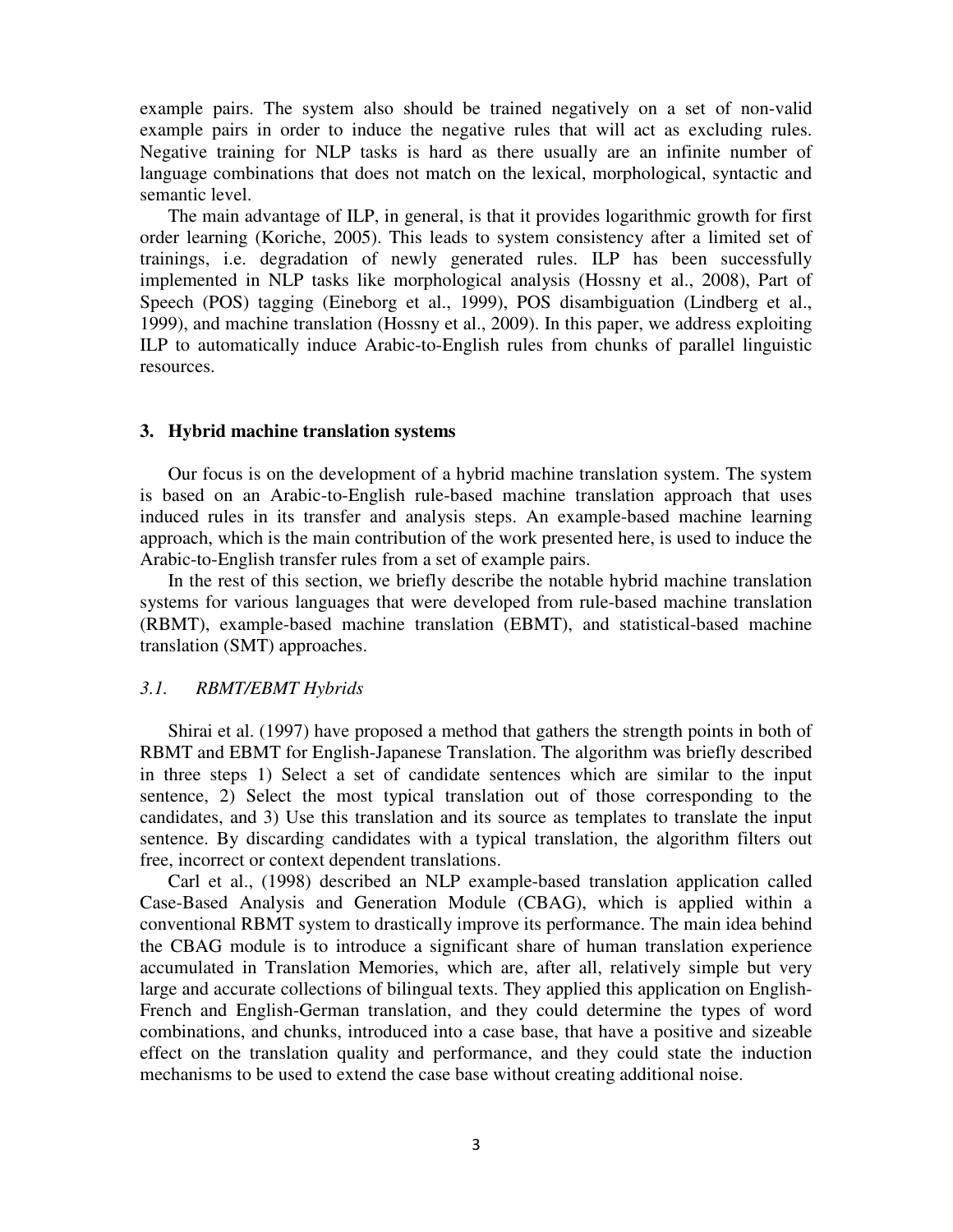### *3.2. RBMT/SMT Hybrids*

Ambati et al., (2007) have presented a hybrid EBMT/SMT approach to perform translation from English to Hindi. They performed matching by considering the longest match of the input sentence available in the example database, and performed the alignment using a manual and a statistical dictionary build from GIZA++ and the best Viterbi alignment given by GIZA++ for each sentence pair in the example database. Finally, the combination is done simply by merging different translated fragments to obtain the complete translated sentence.

Chen et al. (2007) have proposed an architecture that allows combining SMT with RBMT in a multi-engine setup. It uses a variant of standard SMT technology to align translations from one or more RBMT systems with the source text. They incorporated phrases extracted from these alignments into the phrase table of the SMT system and used the open-source decoder MOSES to find good combinations of phrases from SMT training data with the phrases derived from RBMT.

### *3.3. EBMT/SMT Hybrids*

Imamura et al. (2004) proposed an EBMT method based on syntactic transfer, which selects the best translation by using models of SMT. This method is roughly structured using two modules. The first is an example-based syntactic transfer module which constructs tree structures of the target language by parsing and mapping the input sentence while referring to transfer rules. The other module is a statistical generator, which selects the best word sequence of the target language in the same manner as SMT. Therefore, this method sequentially combines EBMT and SMT. The proposed method has the advantages of improving the quality of machine translation by selecting the best translation from the similarity judgment between the input sentence and the source part of the examples. The other advantage is making the search space smaller as the examplebased transfer generates syntactically correct candidates for the most appropriate translation.

Sumita et al. (2004) conducted a project called Corpus-Centered Computation (C3). C3 places corpora at the center of its technology. Translation knowledge is extracted from corpora. Translation quality is gauged by referring to corpora; the best translation among multiple-engine outputs is selected based on corpora. The corpora themselves are paraphrased or filtered by automated processes to improve the data quality on which translation engines are based. This proposes two endeavors that are independent: 1) a hybridization of EBMT and statistical models, and 2) a new approach for SMT, phrasebased Hidden Markov Model (HMM). The hybridization was used in the "unrestricted" Japanese-to-English track while the phrase-based HMM was used in the "supplied" Japanese-to-English and Chinese-to-English tracks.

Aramaki et al., (2005) proposed a probabilistic language model, which deals both the example size and the context similarity. The conducted experiments show tha, the proposed model has achieved a slightly better translation quality than the state-of-the-art EBMT systems. The proposed algorithm consists of two modules: alignment and translation modules. The alignment module builds translation examples from a corpus in three steps: 1) conversion into phrasal dependency structures, 2) alignment of phrases using a translation dictionary, and 3) building translation examples database. The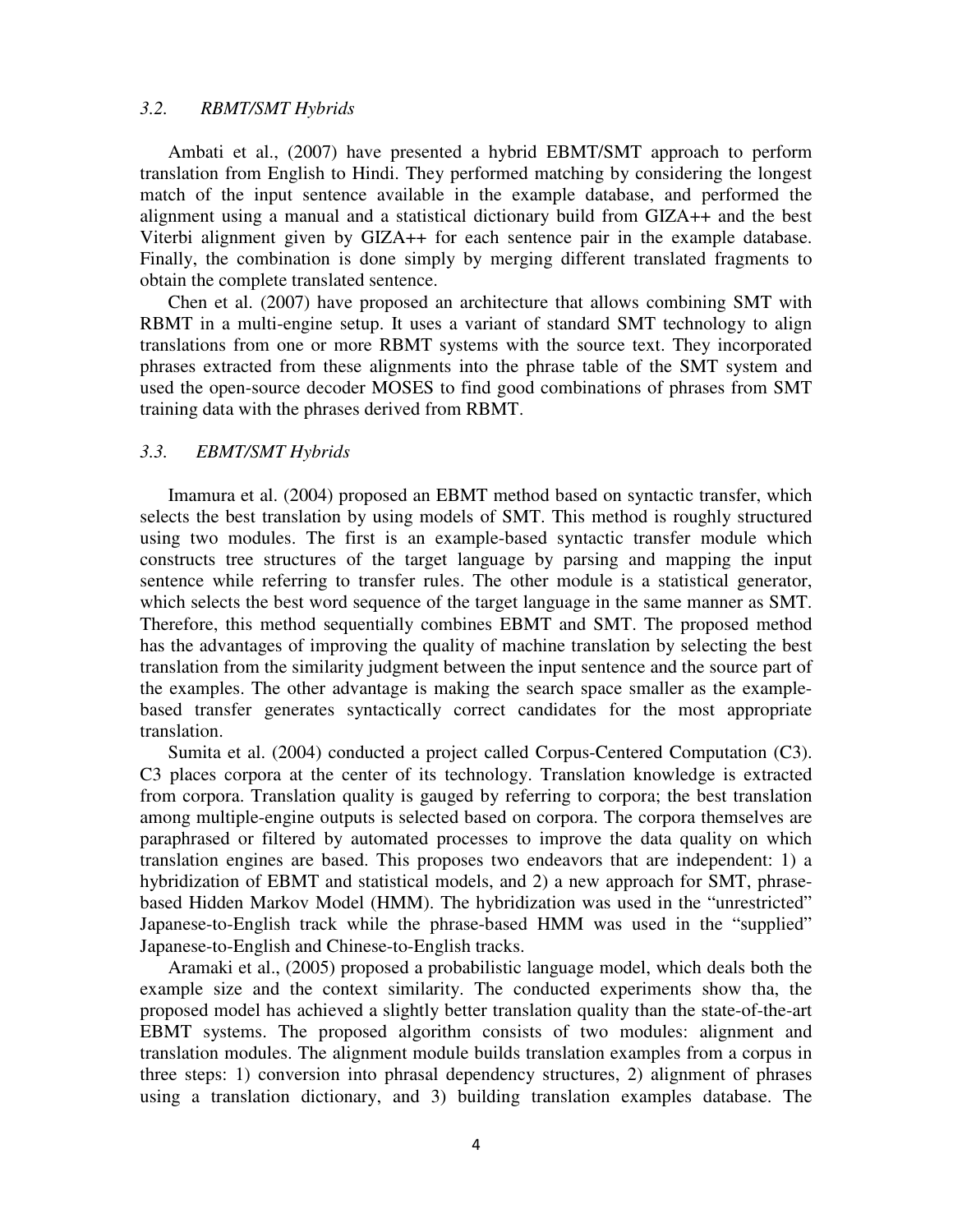translation module generates a translation through three steps: 1) input sentence analysis 2) select the closed translation examples, and 3) target sentence generation.

### **4. Related work**

In this section we address the related research on automatic rule induction from a data set of example pairs using different techniques for various languages.

#### **A Bootstrapping, Template- Driven Approach to Example-Based MT**

Veale et al. (1997) built a system, so-called Gaijin, which implements a templatedriven approach to example-based English-German machine translation. Gaijin is a system that employs statistical methods, string-matching, case-based reasoning and template-matching to provide a linguistics-lite EBMT solution. The only lingual input needed by this system is psycholinguistic constraint - the marker hypothesis - that is minimal in size and simple to apply. The system consists of six sequential steps: 1) bilingual corpora alignment, 2) automatic lexica construction, 3) transfer-template generation, 4) example retrieval, 5) example adaptation, and 6) new example acquisition. The system generates template matching rule mapping from source to target like this:

Template (24, English, German,

[s(A, prep, a24), s(B, det, b24), s(C, prep, c24), s(D, pro, d24), s(E, prep, e24) ], [t(A, \_, a24), t(B, det, b24), t(C, prep, c24), t([D|E], prep,  $[d24,e24]]$ ].

### **Example-Based Machine Translation of the Basque Language**

Stroppa et al. (2006) presented a Data-Driven machine translation system which exploits both EBMT and SMT techniques to extract a data set of aligned (Basque-English) chunks. For the extraction of the EBMT data resources, they made use of two different chunking methods. In the case of English, they employed a marker-based chunker that depends on the marker hypothesis (Green, 1979). For Basque, they used the dedicated tools developed at the University of the Basque Country while investigating the application of the marker-based chunker to Basque. The chunks are then aligned using a dynamic programming algorithm which is similar to an edit-distance algorithm while allowing for block movements (Leusch et al., 2006). This aligner also relies on relationships between chunks, which they compute in several ways.

#### **Learning Transfer Rules for Machine Translation from limited data**

Lavie et al. (2004) proposed a machine translation approach that is specifically designed to enable rapid development of machine translation for languages with limited amounts of online resources. Their approach assumes the availability of a small number of bi-lingual speakers of the two languages, but these need not be linguistic experts. The bi-lingual speakers create a comparatively small corpus of word aligned phrases and sentences (on the order of magnitude of a few thousand sentence pairs) using a specially designed elicitation tool. From this data, the learning module of the system automatically infers hierarchical syntactic transfer rules, which encode how syntactic constituent structures in the source language transfer to the target language (Probst et al., 2002). The collection of transfer rules is then used in the run-time system to translate previously unseen source language text into the target language. They reported results from experiments, which under the very limited data training scenario they constructed their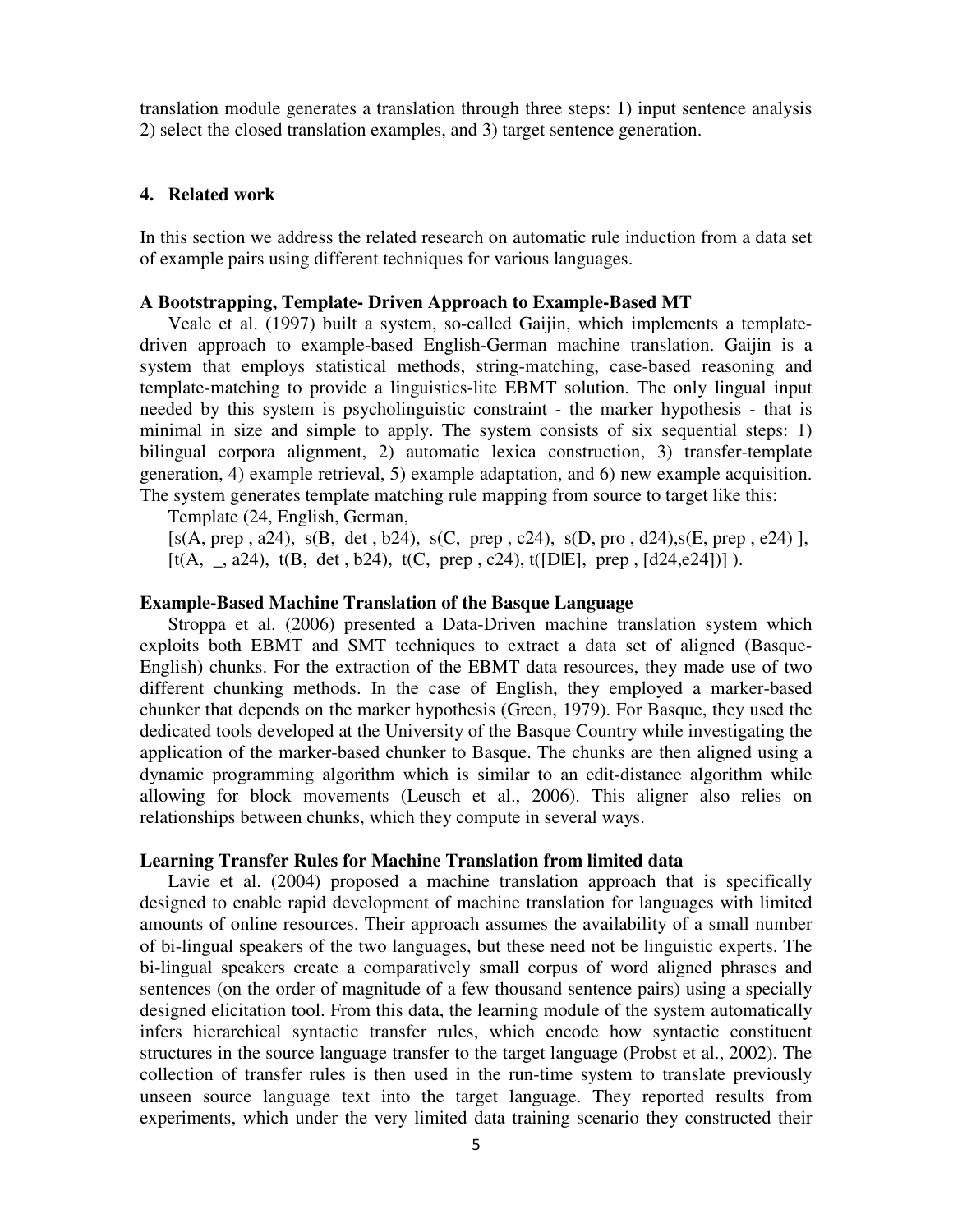XFER system with all its variants has significantly outperformed a SMT system on Hindi-to-English machine translation.

### **5. An Arabic-English transfer rules induction technique**

In this section, we describe our experience on how we successfully constructed a rulebased translation model using inductive logic programming (ILP) (Muggleton, 1999) to learn and induce Arabic-to-English transfer rules from chunks of a Linguistic Data Consortium's (LDC) parallel corpus (Arabic Treebank with English translation-LDC2005E46). The rule induction process consists of four main steps: a) Word-to-Word alignment of sentence pairs extracted from the parallel corpus, b) Partition each sentence into chunks, c) Determine the patterns and feature structure representing the linguistic knowledge of each word using our morphological analysis tool, and d) Induce translation rules by identifying, for each rule, the left-hand side (LHS) and the right-hand side (RHS) patterns and construct the link between them.

### *5.1. Word-to-Word alignment*

In order to exploit a parallel text, some kind of text alignment, which identifies equivalent text segments of source and target translations, is a prerequisite for rule induction. This step is similar to the alignment produced by Giza++ (Och et al., 2000). Figure 1 shows the word-to-word alignment of Example 1. It shows one-to-one and oneto-many word alignment.

| Source Index    |     |                     |                    |                                           |     |          |         |               |  |
|-----------------|-----|---------------------|--------------------|-------------------------------------------|-----|----------|---------|---------------|--|
| Source $(S)$    |     | القطن               |                    | الكامبر و ن                               | من  |          | المصر ی |               |  |
| Alignment       |     |                     |                    |                                           |     |          |         |               |  |
| Target (T)      | The |                     | Cameron's champion | "Cotton"                                  | was | defeated | bv      | Egyptian Ahly |  |
| Target Index    |     |                     |                    |                                           |     |          |         | T8            |  |
| Transliteration |     | huzima $A.l.quT.nu$ | baTal              | AlkaAmiyaruwn min. Al.Aah.liy~ Al.miS.riy |     |          |         |               |  |

Example 1: *Arabic-English word alignment of a parallel sentence* 

We randomly selected 300 sentences from the LDC parallel corpus (LDC2005E46) in order to prove the capability of our machine learning approach in automating the induction of transfer rules from relatively small training data set of Arabic-English example pairs.

<figure 1 goes about here>

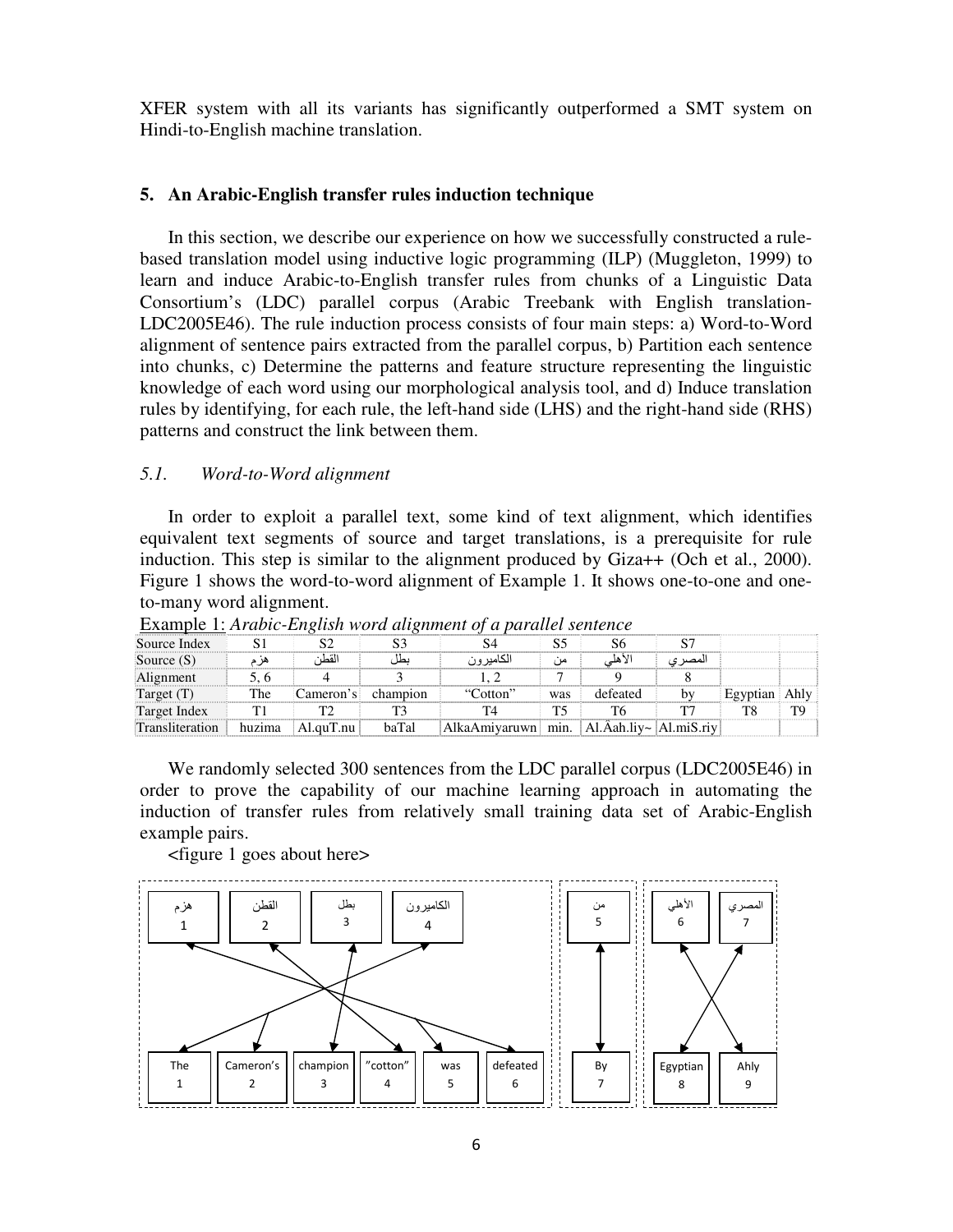**Fig.** 1: Arabic-English word alignment for a complex sentence leads to partitioning it to multiple chunks.

### *5.2. Sentence partitioning*

Sentence partitioning (chunking) is an important step in our induction process for two reasons: 1) It simplifies units used in induction by dealing with a phrase or chunk rather than an entire sentence which is sometimes has a complex structure (Roh et al. 2001), and 2) induces a set of transfer rules per sentence instead of one which would result in a rich set of induced transfer rules with better coverage. These reasons have the impact of giving the transfer module of the intended machine translation system the opportunity to operate on rules at different granularity.

We perform partitioning of both the source and target sentence into a sequence of chunks based on word alignment dependency such that there is no overlap of word ordering between chunks. This is depicted in Figure 1. We used *Find Chunk Boundary* algorithm, see Figure 2, to detect the chunk boundaries, i.e. identify where we split the sentence into chunks, which is similar to the phrase extraction algorithm given by Koehn et al. (2003).

By applying the *Find Chunk Boundary* algorithm to Example 1, we get three chunks as shown in Figure 3. The identification of the first chunk is as follows. The algorithm starts by the source node S1, finds its target node T6, then traces backward the target sentence till its first node T1, and then finds its associated source node S4. It again traces backward the source sentence till the first node S1 of this chunk, i.e. the starting source node. This two-way process is repeated which results in two more chunks.

### *5.3. Arabic morphological analysis*

Determining the morphological analysis by recognizing the feature structure representing the linguistic knowledge of each source word form is an important step before the actual induction of transfer rules takes place. The feature structure consists of a *feature:value* pair (e.g. gender:feminine, tense:perfect, and number:dual). During the course of transferring a source Arabic word into a target English word, these features might be carried over or modified, which affects the generation of the inflected forms of the target language.

We developed an Arabic morphological analyzer that applies morphologically rules induced from monolingual parallel annotated example pairs. The morphologically induced rules are generated by our Automatic Morphological Rule Induction Tool (AMRIT). As shown in Figure 4, AMRIT induces morphological rules from monolingual example pairs of inflected forms and their stems.

The AMRIT module compares each example pair for their both vocal patterns and feature structures representations in order to induce the rule that causes the morphological changes. The vocal patterns are representations of the Arabic word consisting of a sequence of vowels and consonants (cf. Beesley, 1996). An important feature of AMRIT is that it is able to automatically acquire both regular and irregular Arabic morphological analysis rules. Irregular forms such as weak verbs and broken plural are very hard to analyze as well as marked correctly when generating annotated tagged Arabic corpora. This is better explained by the following example.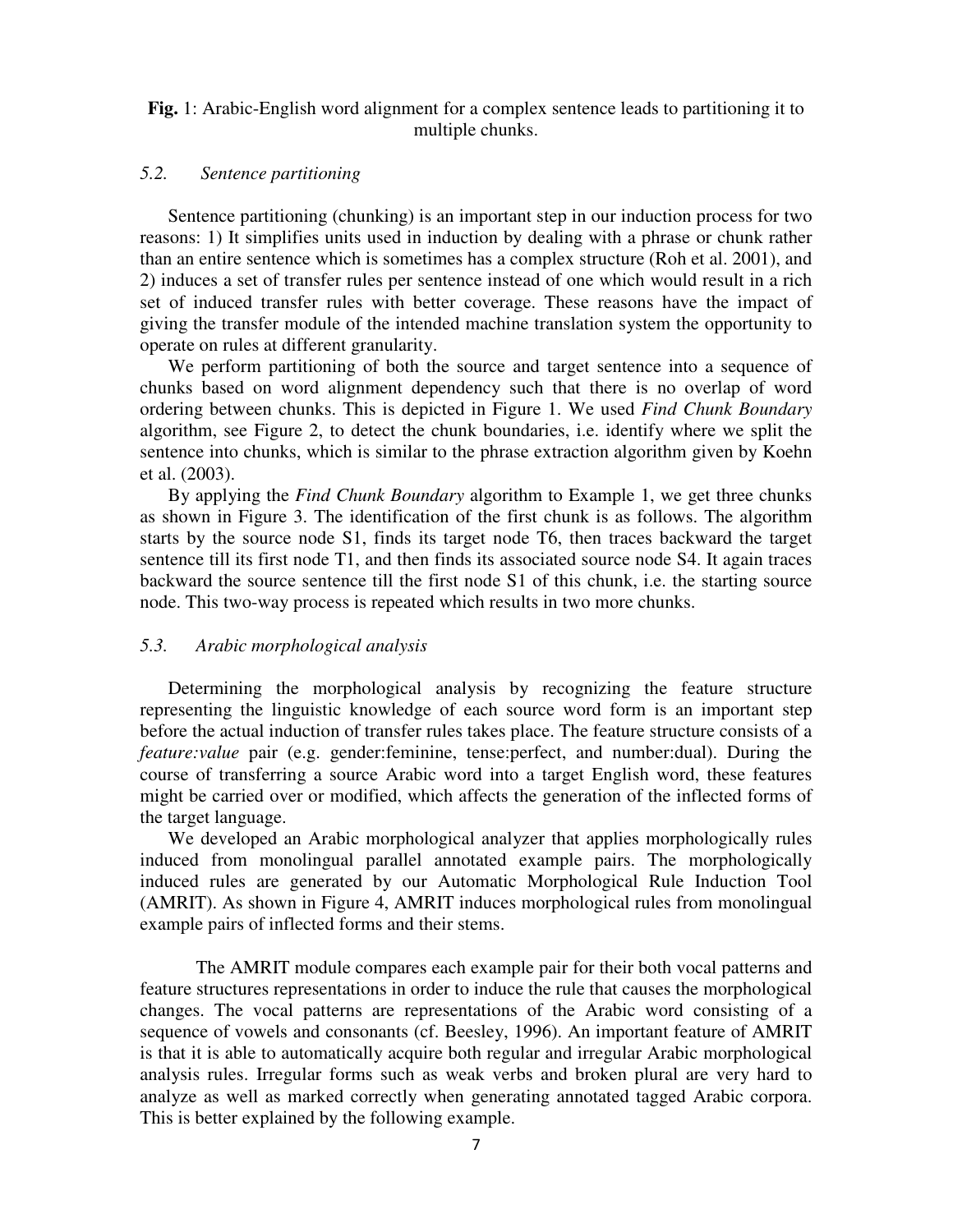<Figure 2 goes about here> <Figure 3 goes about here>

|                                   | <b>Algorithm:</b> Find Chunk Boundary                                                                                                                            |  |  |  |  |  |  |  |
|-----------------------------------|------------------------------------------------------------------------------------------------------------------------------------------------------------------|--|--|--|--|--|--|--|
| Input:                            | <i>Ss:</i> Source Sentence, <i>Ts:</i> Target Sentence, <i>source_end:</i> Source Chunk End Index,                                                               |  |  |  |  |  |  |  |
|                                   | target_end: Target Chunk End Index                                                                                                                               |  |  |  |  |  |  |  |
| <b>Parameters initial values:</b> |                                                                                                                                                                  |  |  |  |  |  |  |  |
|                                   | $source\_end = source chunk start position,$                                                                                                                     |  |  |  |  |  |  |  |
|                                   | $target\_end = target chunk start position,$                                                                                                                     |  |  |  |  |  |  |  |
|                                   | <b>Output:</b> Index of the end of the chunk                                                                                                                     |  |  |  |  |  |  |  |
|                                   |                                                                                                                                                                  |  |  |  |  |  |  |  |
|                                   | $src\_max\_idx \leftarrow max(index \text{ of }source\_end)$                                                                                                     |  |  |  |  |  |  |  |
|                                   | <b>FOR</b> each word <i>target_word</i> in target sentence Ts let <i>target_idx</i> be the index of <i>target_word</i> (where the <i>target_idx</i> is less than |  |  |  |  |  |  |  |
| $target\_end$ )                   |                                                                                                                                                                  |  |  |  |  |  |  |  |
|                                   | $src\_idx \leftarrow$ index (word associated with <i>target_word</i> in source sentence)                                                                         |  |  |  |  |  |  |  |
|                                   | IF $Src\_max\_idx < src\_idx$ THEN let $Src\_max\_idx \leftarrow src\_idx$ END IF                                                                                |  |  |  |  |  |  |  |
| <b>END FOR</b>                    |                                                                                                                                                                  |  |  |  |  |  |  |  |
|                                   | target_end_word $\epsilon$ word at the target_end position in the target sentence Ts                                                                             |  |  |  |  |  |  |  |
|                                   | IF $src\_max\_idx > source\_end$ THEN                                                                                                                            |  |  |  |  |  |  |  |
|                                   | let new_target_end $\leftarrow$ FindChunkBoundary (Ts, Ss, target_end, src_max_id)                                                                               |  |  |  |  |  |  |  |
|                                   | IF new_target_end == target_end THEN                                                                                                                             |  |  |  |  |  |  |  |
|                                   | Return src_max_idx as the source chunk boundary.                                                                                                                 |  |  |  |  |  |  |  |
|                                   | <b>ELSE</b>                                                                                                                                                      |  |  |  |  |  |  |  |
|                                   | Return new_src_idx as the index of the word associated with new_target_word in source sentence.                                                                  |  |  |  |  |  |  |  |
|                                   | <b>END IF</b>                                                                                                                                                    |  |  |  |  |  |  |  |
| <b>ELSE</b>                       |                                                                                                                                                                  |  |  |  |  |  |  |  |
|                                   | Return source end                                                                                                                                                |  |  |  |  |  |  |  |
| END IF                            |                                                                                                                                                                  |  |  |  |  |  |  |  |

**Fig.** 2: An Algorithm for finding the chunk boundary from an aligned sentence pair



**Fig.** 3: Two-way trace for detecting chunk boundaries for the three chunks



**Fig.** 4: Morphological Rule induction process using AMRIT

### Example 2*: A morphological analysis rule for analyzing the imperfect assimilated (weak initial radical) verb into its stem.*

Consider, the stem "وقى "/waqaýa/ (to-protect) that has the vocal representation "YCV". In imperfect form, it becomes "يقى" /yaqiy./ that is produced by removing the first weak radical letter " $y$ " (Waw) and adding the imperfect tense prefix letter " $\ddot{y}$ " (Yeh). The induced rule that is generated by AMRIT from these two words is as follows:

وقي  
\n*V2Cl* ∉ (tense:imperfect) 
$$
\rightarrow
$$
 *V2Cl* ∘ (tense:perfect)  
\nwhere V stands for vowels and C stands for consonants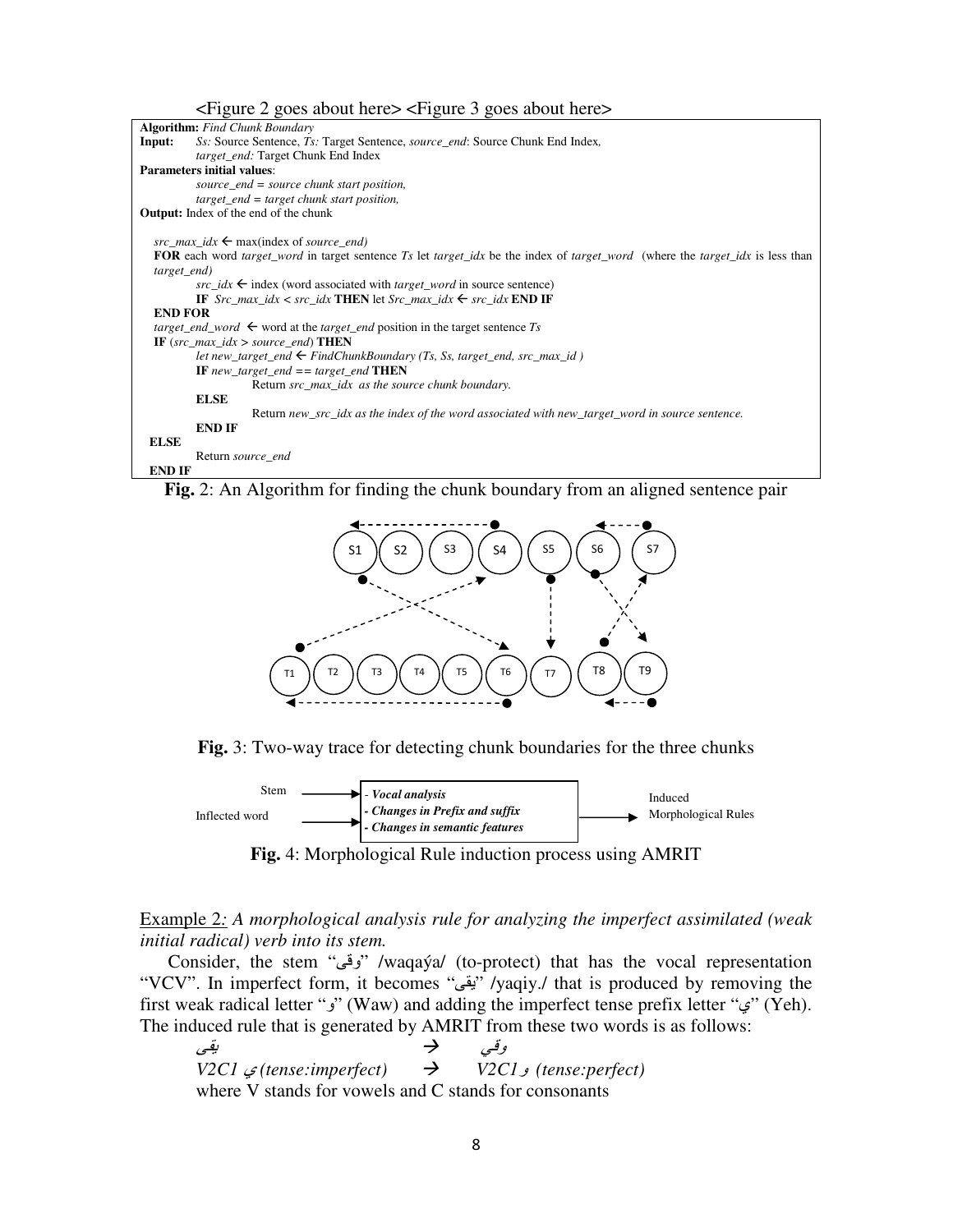Applying this rule by our Arabic morphological analyzer to analyze the imperfect form "يعى" /vaciv./ (is-conscious), which has the vocal representation (VC  $\epsilon$ ), vields the stem "وعى" /waçaýa/ (to-be conscious), which has the vocal representation (VC<sub>g</sub>). Moreover, AMRIT is able to induce complex rules, e.g. the following rule analyzes the word 'يھتدون '/yah.taduw.n/ (discover-/guide-they [pl,imperfect,masculine]) into the stem 'إھتدى '/Ǎih.tadaý/ (discovered-/guided-he [sg,perfect,masculine]).

ون*C3C2C1* ي*)tense:imperfect,gender:Masculine,number:plural,person:Third)*  إ *1C 2C 3C* ى*+*ون - *(tense:perfect,gender:Masculine,number:singular,person:Third)+*<sup>ي</sup>

To demonstrate the capability of our Arabic morphological analyzer in analyzing a sentence using induced rules by AMRIT, consider the verbal sentence "بتقتدي الفرق بالأبطال /taq.tadiy Al.far.qu biAlÂab.TaAl/ (the teams take the champions as role model). The verb "تقتدي "/taq.tadiy/ (take-as-role-module –an imperfect form of the stem إقتدى /Ǎiq.tadaý/) will be analyzed exactly in a way similar to the verb "يھتدي "/yah.tadiy/. The noun "الفرق" /Al.far.q/ (teams—a broken plural of the noun فرقة /fir.qaħ/) will be analyzed exactly in a way similar to the noun "البرك "/Al.bir~ak/ (bonds— a broken plural of the noun "بركة " /barakaħ/). The noun "بطالا "/Al.Âab.TaAl/ (champions—a broken plural of the noun "بطل "/baTal/) will be analyzed exactly in a way similar to the noun "عطالا"/Al.Âaς.TaAl/ (malfunctions— a broken plural of the noun "عطل "/ςuTil/).

To sum up, our Arabic morphological analyzer uses the induced rules to analyze each word in the input Arabic sentence to generate its stem and feature structure representing the linguistic knowledge of this word. This results in a representation suitable for rule induction which consists of a sequence of chunks, each of which consists of a sequence of morphologically analyzed words with their linguistic features.

### **5.4. Transfer Rule Induction**

### *5.4.1. Rule construction*

The transfer rule construction process involves establishing a mapping from a sequence of source chunks (LHS) to a sequence of target chunks (RHS). We recall that a chunk itself is a sequence of words. Each word is represented by a feature structure that encodes its linguistic knowledge. So, a transfer rule maps the source linguistic knowledge into a target linguistic knowledge.

The rule construction process considers the induction of rules at varying grain size in order to allow for selecting the applicable rule that matches the input pattern. This gives the induced transfer rules better coverage. In the following we, show how transfer rules are induced from chunks shown in Figure 1.

So far, we have three source chunks  $[S1 + S2 + S3 + S4]$ ,  $[S5]$  and  $[S6 + S7]$  linked with three target chunks  $[T1 + T2 + T3 + T4 + T5 + T6]$ ,  $[T7]$  and  $[T8 + T9]$ , respectively. As shown in Figure 5, these chunks can be used to generate six induced rules: 1) one rule composed of a sequence of three chunks, 2) two rules composed of a sequence of two chunks, and 3) three rules composed of a sequence of one chunk. In general, the number of rules generated per source sentence is the sum of a number series 1 to *n*, where *n* is the number of chunks generated from this sentence: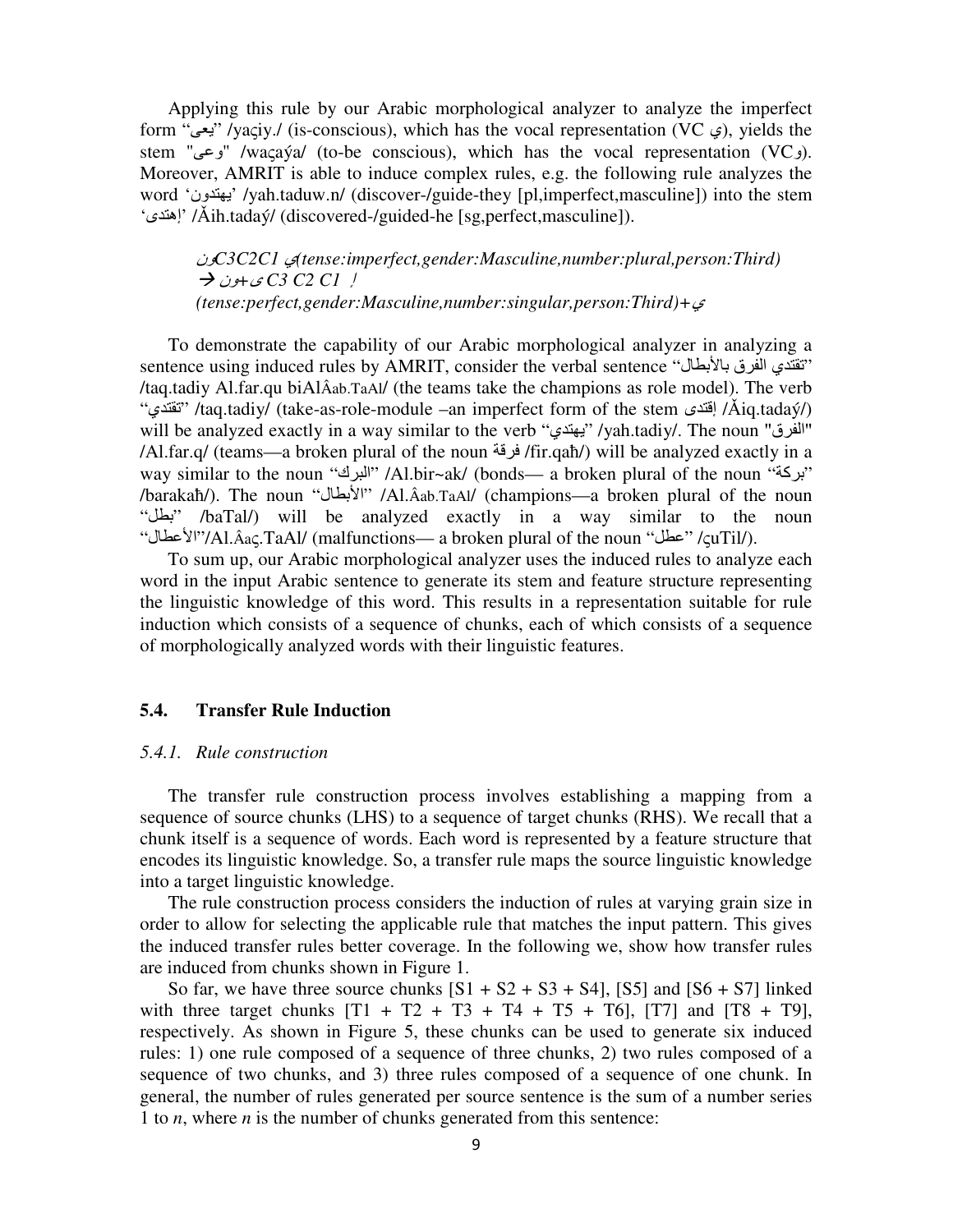$$
\sum_{i=0}^{n} i = 1 + 2 + \dots + n = (n*(n+1))/2
$$

Each term  $i$  in this series forms a group of rules consisting of  $i$  rules, each of which links a sequence of source *i* chunks with a sequence of target *i* chunks.

<Figure 5 goes about here>

```
1 rule with 3 chunks: 
      Rule1: [S1 + S2 + S3 + S4] + [S5] + [S6 + S7] \rightarrow [T1 + T2 + T3 + T4 + T5 + T6] + [T7] + [T8 + T9]2 rules with 2 chunks each: 
      Rule2: [S1 + S2 + S3 + S4] + [S5] \rightarrow [T1 + T2 + T3 + T4 + T5 + T6] + [T7]Rule3: [S5] + [S6 + S7] \rightarrow [T7] + [T8 + T9]3 rules with 1 chunk each: 
      Rule4: [S1 + S2 + S3 + S4] \rightarrow [T1 + T2 + T3 + T4 + T5 + T6]Rule5: [S5] \rightarrow [T7]
      Rule6: [86 + S7] \rightarrow [T8 + T9]
```
**Fig.** 5: Three chunks can generate up to six induced rules.

### *5.4.2. Feature Unification*

After the rule structure is determined, the *feature:value* pairs of each word in both sides (Arabic–English) of the induced rule is unified using Unification Based Grammar formalism. This unification process will result in: setting specific feature's value constraint (a constant represented by symbols that has initial lower case letter), determining a variable to be unified during the machine translation process (represented by an identifier with an initial upper case letter) in order to apply carried over source linguistic constraint, and generating anonymous variable (underscore symbol to suppress irrelevant value). For example, consider the following transfer rule.

*{number:S1,gender:masc ,cat:verb, tense:P1}* - *{number:S1, gender:\_ , cat:verb, tense:P1}* 

This rule says that in order to transfer a source Arabic verb into a target English verb, the gender of the source verb should be set to masculine, and both source and target verbs should be mapped to the same number and tense. Notice that the gender of the English verb is neither constrained to a specific nor carried over. So, it is set to anonymous value.

## *5.5. An example of a transfer rule induction*

In this section, we give an example of a transfer rule induction. The steps specified above are applied on an aligned Arabic-English chunk pair to induce the rule shown in Figure 6. Then, we demonstrate how the induced rule can be used by the transfer module of a machine translation system to transfer a similar source Arabic input into a target English output.

```
Chunk 1 = Qهزم الأهلي المصري
Chunk 2 = The Egyptian al-Ahly defeated
Arabic-English word alignment: 
ھزم + ھليا + المصري -
 The Egyptian+ al-Ahly + defeated 
Wa[1] + Wa[2] + Wa[3] \rightarrow The We[3] + We[2] + We[1]Arabic morphological analysis:
```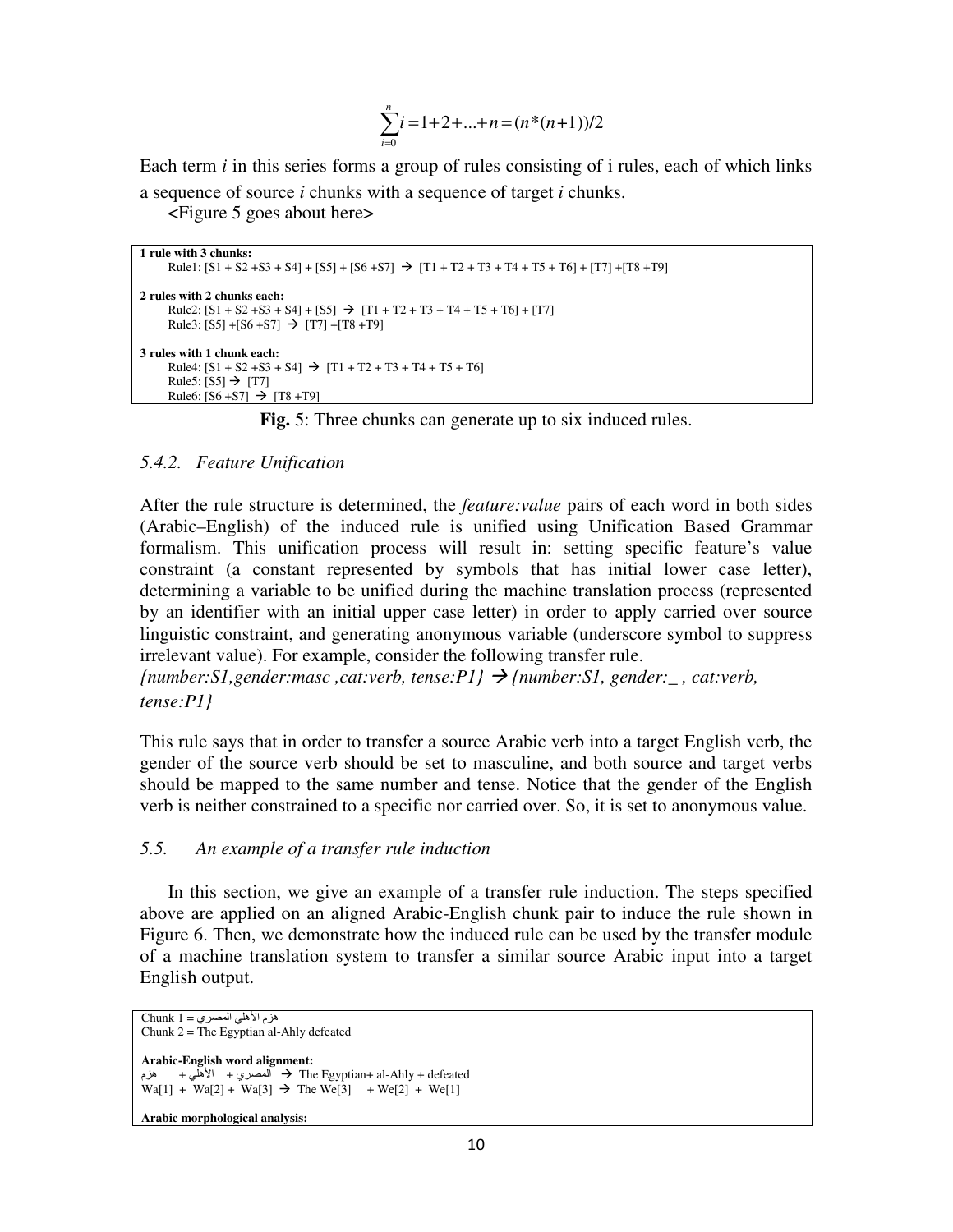| هزم                                            | (Wa[1]) {number:singular, gender:masc,cat:verb,tense:perfect}                        |                |  |  |  |  |
|------------------------------------------------|--------------------------------------------------------------------------------------|----------------|--|--|--|--|
| Defeated                                       | (We [1]) {number:singular,gender:masc ,cat:verb,tense:perfect}                       |                |  |  |  |  |
|                                                |                                                                                      |                |  |  |  |  |
| الأهلى                                         | (Wa[2]) {number:singular,gender:_,sub_cat:propernoun}                                |                |  |  |  |  |
| al-Ahly                                        | (We[2]) {number:singular,gender:_,sub_cat:propernoun}                                |                |  |  |  |  |
|                                                |                                                                                      |                |  |  |  |  |
| المصري                                         | (Wa[3]) {number:singular,gender:masc,sub_cat:adj,                                    |                |  |  |  |  |
|                                                | definite_article:yes}                                                                |                |  |  |  |  |
| <b>The</b>                                     | {definite article:yes}                                                               |                |  |  |  |  |
|                                                | Egyptian (We[3]) {number:singular,gender:masc,sub_cat:adj}                           |                |  |  |  |  |
|                                                |                                                                                      |                |  |  |  |  |
|                                                | Constructing an inductive rule:                                                      |                |  |  |  |  |
| Wa[1]                                          | {number:singular,gender:masc,cat:verb,tense:perfect}                                 | $^{+}$         |  |  |  |  |
| Wa[2]                                          | {number:singular,gender:_,sub_cat:propernoun}                                        | $+$            |  |  |  |  |
| Wa[3]                                          | {number:singular,gender:masc, sub_cat:adjective, definite_article:yes} $\rightarrow$ |                |  |  |  |  |
| <b>The</b>                                     | {definite_article:yes}<br>$\pm$                                                      |                |  |  |  |  |
| We[3]                                          | {number:singular,gender:masc,sub_cat:adj}                                            | $+$            |  |  |  |  |
| We[2]                                          | {number:singular,gender:_,sub_cat:propernoun}                                        | $\overline{+}$ |  |  |  |  |
| We[1]                                          | {number:singular,gender:masc,cat:verb,tense:perfect}                                 |                |  |  |  |  |
|                                                |                                                                                      |                |  |  |  |  |
| Unifying LHS & RHS sides of the inductive rule |                                                                                      |                |  |  |  |  |
| Wa[1]                                          | {number:S1,gender:masc,cat:verb,tense:P1}                                            | $+$            |  |  |  |  |
| Wa[2]                                          | {number:S2,gender:_,sub_cat:propernoun}                                              | $+$            |  |  |  |  |
| Wa[3]                                          | { $number: C3, gender: S3, sub_cat: T3, definite_article: yes$ } $\rightarrow$       |                |  |  |  |  |
| The                                            | {definite_article:yes}                                                               | $+$            |  |  |  |  |
| We[3]                                          | {number:C3,gender:_,sub_cat:T3}                                                      | $+$            |  |  |  |  |
| We[2]                                          | {number:S2,gender:_,sub_cat:propernoun}<br>$+$                                       |                |  |  |  |  |
| We[1]                                          | {number:S1, gender:_,cat:verb,tense:P1}                                              |                |  |  |  |  |



Figure 7 shows the results of applying the transfer rule induced in Figure 6 to the first aligned chunk of the source Arabic sentence "حققت فينوس البطلة رقم قياسي جديد "Jaq~aqt fiy.nuws Al.baTalaħ raq.m qiyaAsiy jadiy.d/ in order to transfer it to a format suitable for generating the target English sentence.

```
حققت فينوس البطلة رقم قياسي جديد = Sentence Arabic
English Sentence = [The champion Venus achieved new record] 
Sentence partitioning: 
Chunk1 = البطلة فينوس حققت -
                                \rightarrow The champion Venus achieved
                                \rightarrow new record
 رقم قياسي جديد = 2Chunk
Arabic-English word alignment: 
حققت + فينوس + البطلة -
 The champion + Venus + achieved 
\text{Wa}[1] + \text{Wa}[2] + \text{Wa}[3] \rightarrow \text{The We}[3] + \text{We}[2] + \text{We}[1]Arabic Morphological analysis: 
           (Wa[1]) {number:singular, gender:fem, cat:verb, tense:perfect}
فينوس) Wa[2]) {number:singular, gender:fem , sub_cat:propernoun} 
           (Wa[3]) {number:singular, gender:fem, sub_cat:adj, definite_article:yes}
Matching with the induced rule: 
Wa[1] {number:S1,gender:masc, cat:verb, tense:P1} +<br>Wa[2] {number:S2,gender: , sub cat:propernoun} +
           {\{number: S2, gender: , subcat:propernoun\}}Wa[3] {number:C3,gender:S3, sub_cat:T3, definite_article:yes} 
\rightarrowThe {definite_article:yes}
We[3] {number:C3,gender: _,sub_cat:T3} + 
We[2] {number:S2,gender:_ ,sub_cat:propernoun} + 
We[1] {number:S1,gender:_ ,cat:verb,tense:P1} 
Transfer output: 
The {definite article:yes}
We[3] = champion {number:singular, gender:_, sub_cat:adj} 
We[2] = Venus {number:singular, gender:_, sub_cat:propernoun}
```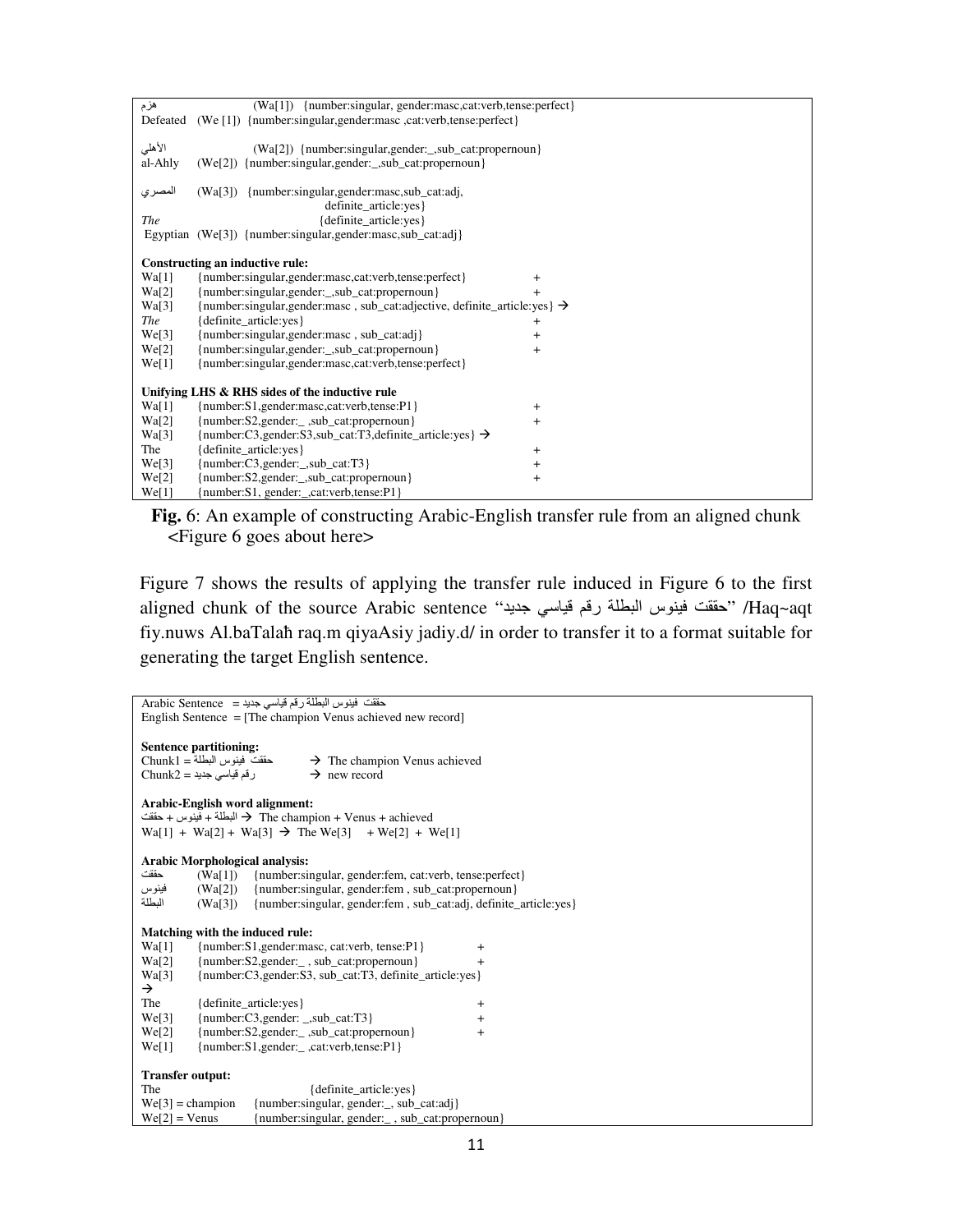#### $We[1] =$  Achieved {number:singular, gender: \_, cat:verb,tense:perfect}

**Fig.** 7: An example of applying Arabic-English induced transfer rule <Figure 7 goes about here>

### **6. Experiments**

To evaluate our inductive machine leaning technique, we conducted two related experiments using considerably small dataset. The objective of the first experiment is to measure the effect of the number of training examples on Arabic-English transfer rule induction. The objective of the second evaluation experiment is to assess the translation performance by comparing the automatically translated sentences with a gold standard reference test data. Fig 8 shows an illustration of the scheme used to conduct these two experiments.

<Figure 8 goes about here>





### *6.1. Rule induction experiment*

A set of 300 parallel sentences was used as a test set. The average sentence length is 10 words. This set was randomly chosen from the Arabic Treebank with English translation (LDC2005E46). We applied our sentence partitioning (chunking) algorithm on the 300 parallel aligned examples, which produced 2087 chunks with the frequency distribution of 1 to 10 chunk size shown in Table 1.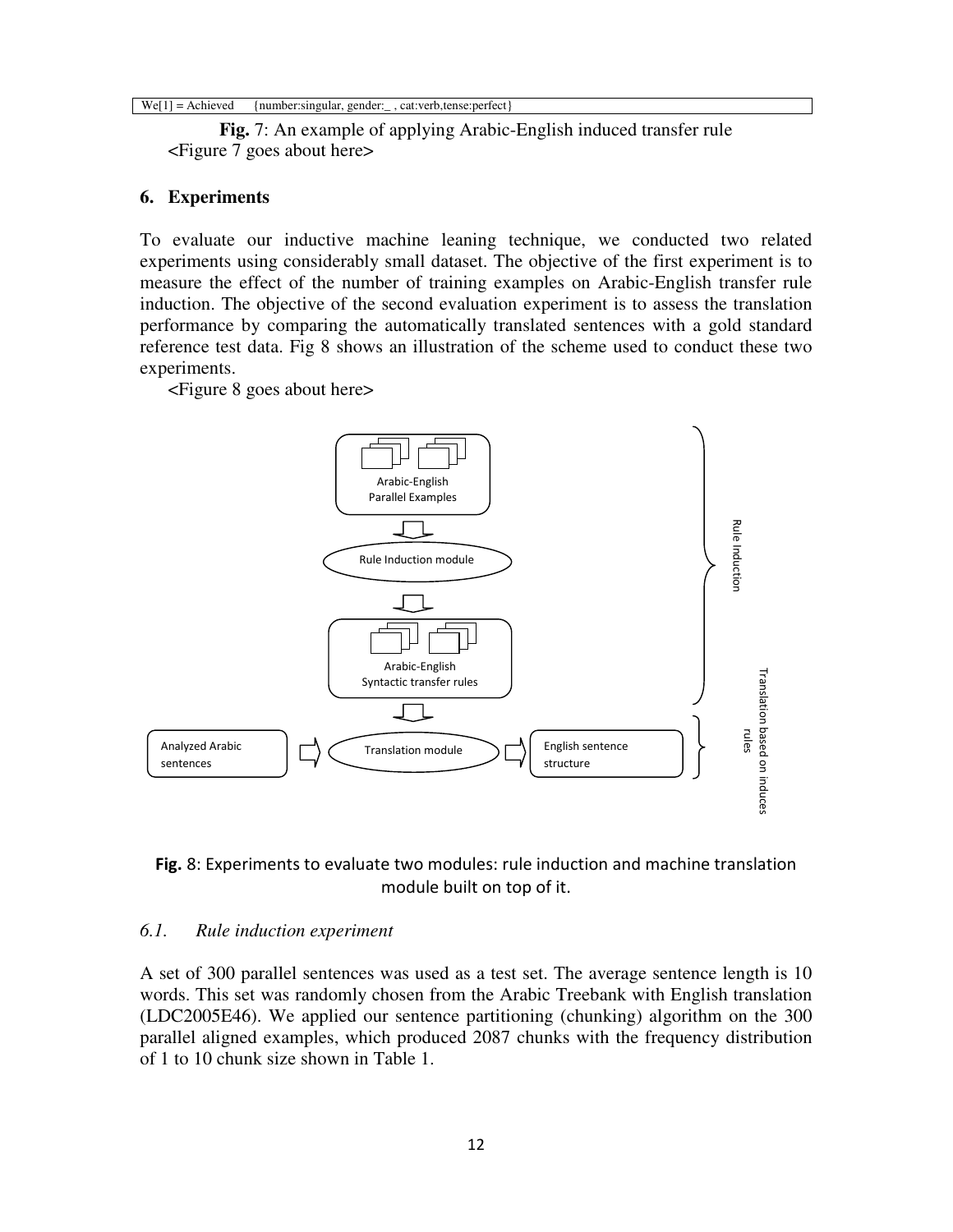| -------             |     |           |        |    |                          |                           |          |                      |
|---------------------|-----|-----------|--------|----|--------------------------|---------------------------|----------|----------------------|
| 'hunk sıze          |     | <b>__</b> | ⌒<br>◡ |    | $\overline{\phantom{0}}$ | $\overline{ }$<br>$h_{-}$ | ~-<br>10 | $\tau_{\text{otal}}$ |
| -                   | 10Q | 304       |        | ОI | $\sim$<br>◡              |                           |          | $208^{-}$            |
| saas aleesst leewer |     |           |        |    |                          |                           |          |                      |

**Table 1.** Frequency Distribution of chunks

<Table 1 goes about here>

The rule induction of these chunks has produced 1115 unique Arabic-to-English transfer rules. Figure 9 shows that the growth rate of the number of induced rules proportional to the number of chunks takes a logarithmic shape. This observation indicates that our induction technique is capable to induce from a relatively small dataset the most frequently used Arabic-to-English transfer rules.

<Figure 9 goes about here>



**Fig.** 9: Growth rate of the total number of induced rules

From the analysis of the results of this experiment we observe the following about the similarity of the induced rules that affects the growth rate of the newly induced rules; the higher similarity the lower newly induced rules and the vice versa. In our experiment, we found that there are two factors affecting the similarity of newly induce rules: Part of speech (POS) and chunk size. As the number of POS's increases, the probability of rules similarity decreases. Moreover, increasing the number of words in a chunk leads to a lower probability of similarity.

### *6.2. Translation Performance experiment*

A second experiment that uses another 180 dataset from LDC2005E46 is conducted. The objective is to test the performance of a hybrid rule-based Arabic-English machine translation system that is built on top of the induced syntactic transfer rules produced by the previous experiment. We employed Word Error Rate (WER) metric which has been used in evaluating machine translation when the word sequence output can have a different length from the reference word sequence. The results depend on the minimum chunk size (i.e., rule size) and the sentence size (number of rules used in the translation process). Table 2 shows the effect of chunk size on both of coverage and error rate. From this table we observe that the minimum chunk size is in a reverse proportional to both the coverage and error ratio.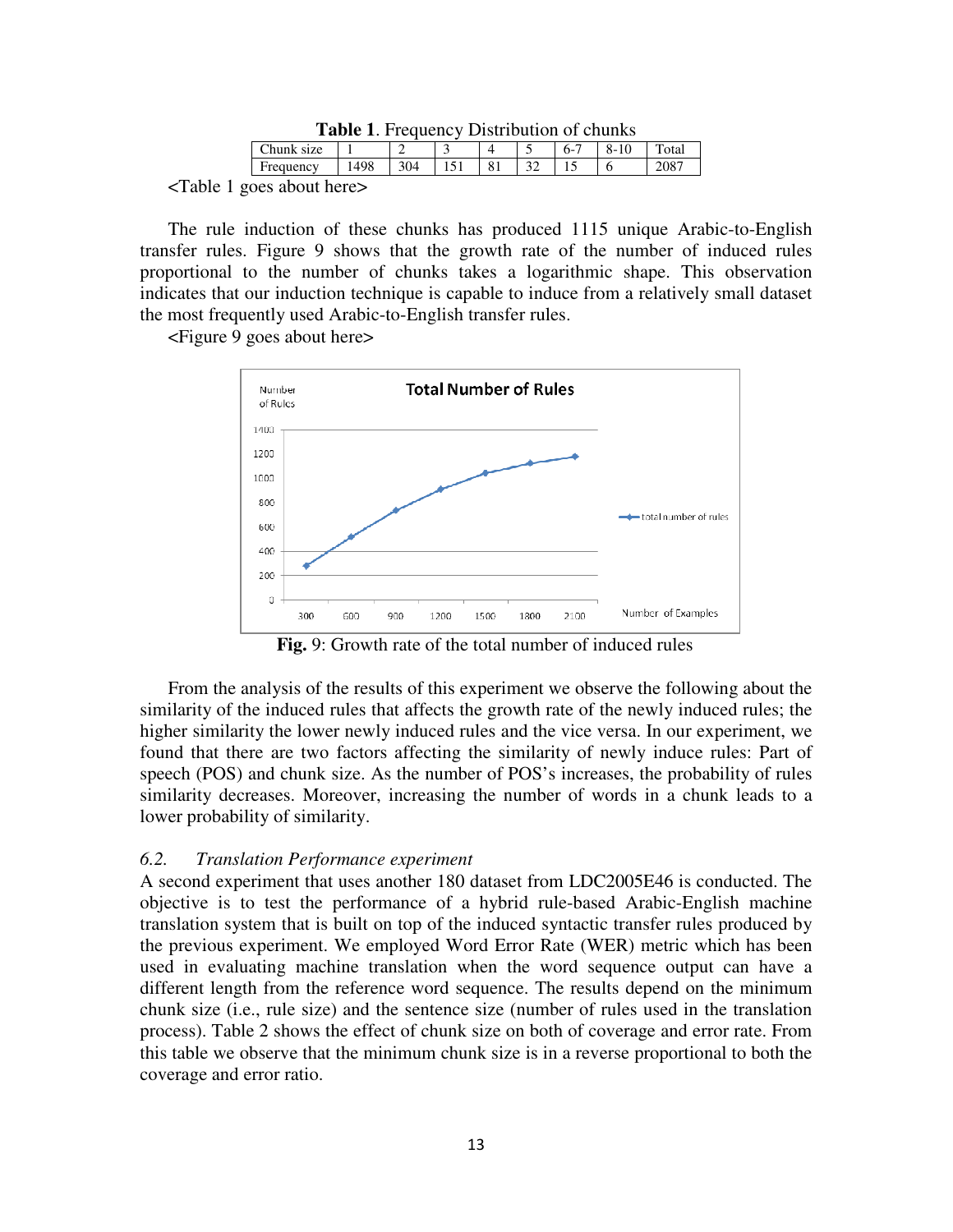| Minimum<br>chunk size | Coverage | Error rate |
|-----------------------|----------|------------|
|                       |          |            |
|                       | 100%     | 88%        |
|                       | 96%      | 68%        |
|                       | 80%      | 39%        |
|                       | 54%      | 24%        |
|                       | 23%      | 11%        |

**Table 2.** The effect of chunk size on coverage and error rate

<Table 2 goes about here>

#### **7. Conclusion and future work**

In this paper, we described exploiting a supervised machine learning technique to develop a novel example-based transfer tool that automatically induce Arabic-to-English transfer rules from chunks of relatively small aligned parallel linguistic resources. This tool is very important for those who would like to do Arabic machine translation research but find that the parallel linguistic resources for their translation task are neither available nor affordable. Low density Arabic Script languages like Pashto/Farsi/Amharic can also benefit from the rule induction approach in building their transfer-based machine translation systems.

During the course of rule induction a morphological analysis process is needed, which entails the acquisition of linguistic knowledge. Again, the role of supervised machine learning technique comes to play in order to develop a novel morphological acquisition tool that incrementally acquires induced morphological rules. The rules are induced from a set of monolingual example pairs of inflected forms and their stems based on their vocal patterns and feature structure. This tool is very important for a morphologically rich language like Arabic as it automates the acquisition of morphological rules from examples rather than relying on hand-crafted linguistic rules acquired from Arabic specialists.

This research discusses how to build from a relatively small aligned parallel data set a machine translation system that can make use of induced Arabic-to-English syntactic transfer rules. Although much work has shown that large amount of data can successfully be used to build a machine translation system, we still need to prove that with small amounts of data we can also successfully build a machine translation system. For example, domain-specific machine translation systems usually do not require large amount of data to get acceptable translations.

To demonstrate the capability of this automated technique we conducted rule-based translation experiments that use induced rules from a relatively small dataset. The rule induction experiment achieved a negative exponential growth of the newly induced rules by increasing the number of the training examples which leads to saturation of the transfer rules after a specific number of examples. The translation quality experiment achieved good results in terms of both coverage and quality.

Much remains to be done in the field of rule induction in the context of machine translation. One possible future direction is to reduce the tradeoff between coverage and quality of translation rules. Another direction is to investigate how to apply statistical weights on the induce rules to resolve possible ambiguities.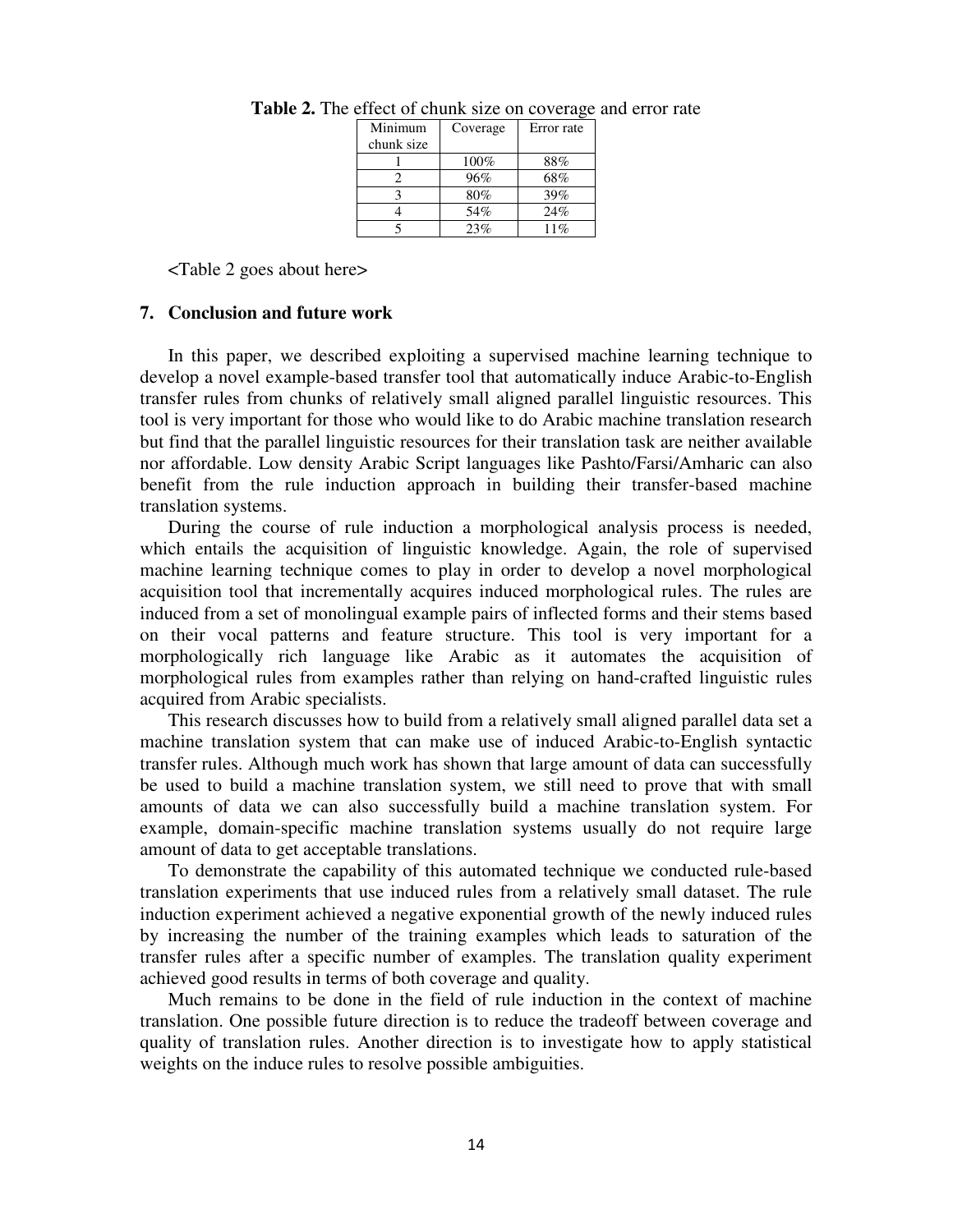#### **References**

- Abdel Monem, Azza, Shaalan, Khaled, Rafea, Ahmed & Baraka, Hoda. 2008. Generating Arabic Text in Multilingual Speech-to-Speech Machine Translation Framework, *Machine Translation*, Springer, Netherlands, 20(4): 205-258.
- Ambati, Vamshi & Rohini, U. 2007. A hybrid approach to example based machine translation for Indian languages. *ICON-2007: 5th International Conference on Natural Language Processing*, IIIT Hyderabad, India.
- Aramaki, Eiji, Kurohashi, Sadao, Kashioka, Hideki & Kato, Naoto. 2005. Probabilistic model for example-based machine translation. *In Proceedings of MT Summit X*, 219–226. Phuket, Thailand
- Beesley, Kenneth. 1996. Arabic finite state morphological analysis and generation. *In Proceedings of the 16th conference on computational linguistics*, 89 - 94
- Carl, Michael, Pease, Cartherine, Iomdin Leonid & Streiter, Oliver. 1998. Towards dynamic linkage of Example Based and Rule-Based Machine Translation. *In proceedings of ESSLLI '98 Machine Translation Workshop*.
- Chen, Yu, Eisele, Andreas, Federmann Christian, Hasler, Eva, Jellinghaus Michael, Theison Silke. 2007. Multi-engine machine translation with an open-source decoder for statistical machine translation. *In proceedings of Association of Computational Linguistics (ACL 2007).*
- Dans, Koriche. 2005. Online closure based learning of relational theories. *In ILP'05: Inductive Logic Programming, Bonn*, Germany, 172-189.
- Eineborg, Martin & Lindberg, Nikolaj. 1999. *ILP in part of speech tagging an overview*. Learning Language in Logic: 57 – 169.
- Green, T. 1979. The necessity of syntax markers, two experiments with artificial languages. *Journal of verbal learning and behaviour,* 18(4):481–496.
- Hossny Ahamed Shaalan, Khaled & and Fahmy, Aly, 2008. Automatic morphological rule induction for Arabic. *In Proceedings of the Workshop on Human Language Translation and Natural Language Processing within the Arabic World (LREC'08)*, 97-101.
- Hossny Ahmed, Shaalan, Khaled, Fahmy Aly, 2009. Machine translation model using inductive logic programming. *In Proceedings of IEEE international conference on natural language processing and knowledge engineering (IEEE NLP-KE'09)*, Dalian, China, 103-110.
- Imamura, Kenji, Okuma, Hideo, Watanabe, Taro & Sumita, Eiichiro 2004. Example-based Machine Translation Based on Syntactic Transfer with Statistical Models. *In Proceedings of the 20th International Conference on Computational Linguistics,* Geneva*, 99-105*
- Koehn, Philipp, Och, Franz & Marcu, Daniel 2003. Statistical phrase-based translation. *In Proceedings of the Joint Human Language Technology Conference and the Annual Meeting of the North American Chapter of the Association for Computational Linguistics (HLT-NAACL)*, Edmonton, Canada, 127–133.
- Lavie, Alon, Probst, Katharina, Peterson, Erik, Vogel, Stephan, Levin, Lori, Font-Llitjos, Ariadna & Carbonell, Jaime. 2004. A trainable transfer-based MT approach for languages with limited resources. *In Proceedings of workshop of the European association for machine translation (EAMT-2004)*, Valletta, Malta, 116-123.
- Leusch, Gregor, Ueffing, Nicola, & Ney, Hermann. 2006. CDER: efficient MT evaluation using block movements. *In Proceedings of the 11th conference of the European chapter of the association for computational linguistics*, 241–248
- Lindberg, Nikolaj & Eineborg, Martin. 1999. Improving part of speech disambiguation rules by adding linguistic knowledge. ILP: 186-197.
- Muggleton, Stephen. 1999. Inductive logic programming issues, results and the challenge of learning language in logic. In *Artificial Intelligence*, 114(1-2), 283-296.
- Och, Franz & Ney, Hermann. 2000. Improved statistical alignment models. *In Proceeding of the 38th Annual meeting of the association for computational linguistics*, Hongkong, China, October, 440-447.